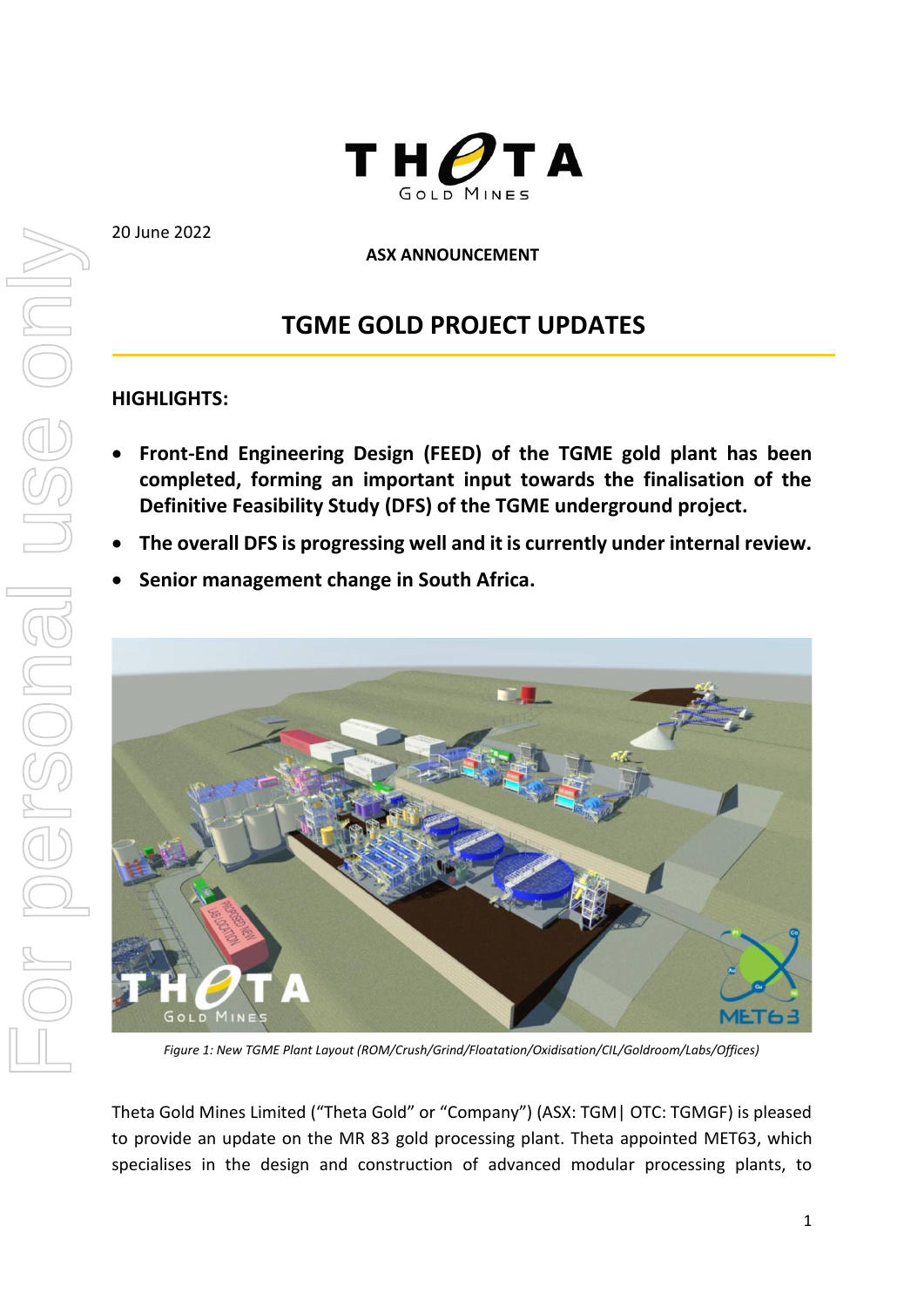undertake and complete the plant design, based on a thorough metallurgical testwork program, and with multi-tier internal and independent oversight.

# **Key Features of the Gold Process Plant:**

- The new gold process plant is designed to have a milling capacity of 540,000 tons per annum. The plant design consists of two individual processing streams, capable of processing free-milling and sulphide ore separately.
- The new gold processing plant is designed to fit into the current plant footprint which forms part of the Mining Right MR83, therefore no additional environmental permitting will be required.
- The new processing plant components include three-stage crushing, milling, reagent, flotation, CIL, elution, and gold room sections as indicated in figure 1 &2.
- The gold plant will produce dore gold bars.
- Engineering and costing have been completed to the required level of accuracy for the DFS.
- The completed design includes water and power reticulation with the scope to increase the capacity with modular units for future plant expansions, consistent with the Company's strategy to reach its gold production target of 160koz/p.a within five years.
- The latest proven available automation technologies were incorporated into the gold processing plant design which will reduce labour requirements and enhance productivity levels.
- The tailings disposal will be onto the existing tailings storage facility located some 150m from the plant.
- Some existing plant infrastructures were incorporated into the new gold processing plant.

The overall Definitive Feasibility Study is progressing well and is currently in the QA/QC phase with an expected completion before the end of Q2, 2022. **Chairman Mr. Bill Guy stated "***DFS is progressing well and the drafts are currently under internal review. The process plant has been designed by MET63, an experienced consulting team from South Africa. The plant is designed to cater for different ore streams as different TGME gold mines will be brought on stream.* 

*More than 80% of the plant components and raw materials are expected to be sourced locally from South African suppliers. South Africa has numerous mine equipment manufacturers and suppliers. The modular design means easy expansion for future growth and reduces construction time. "*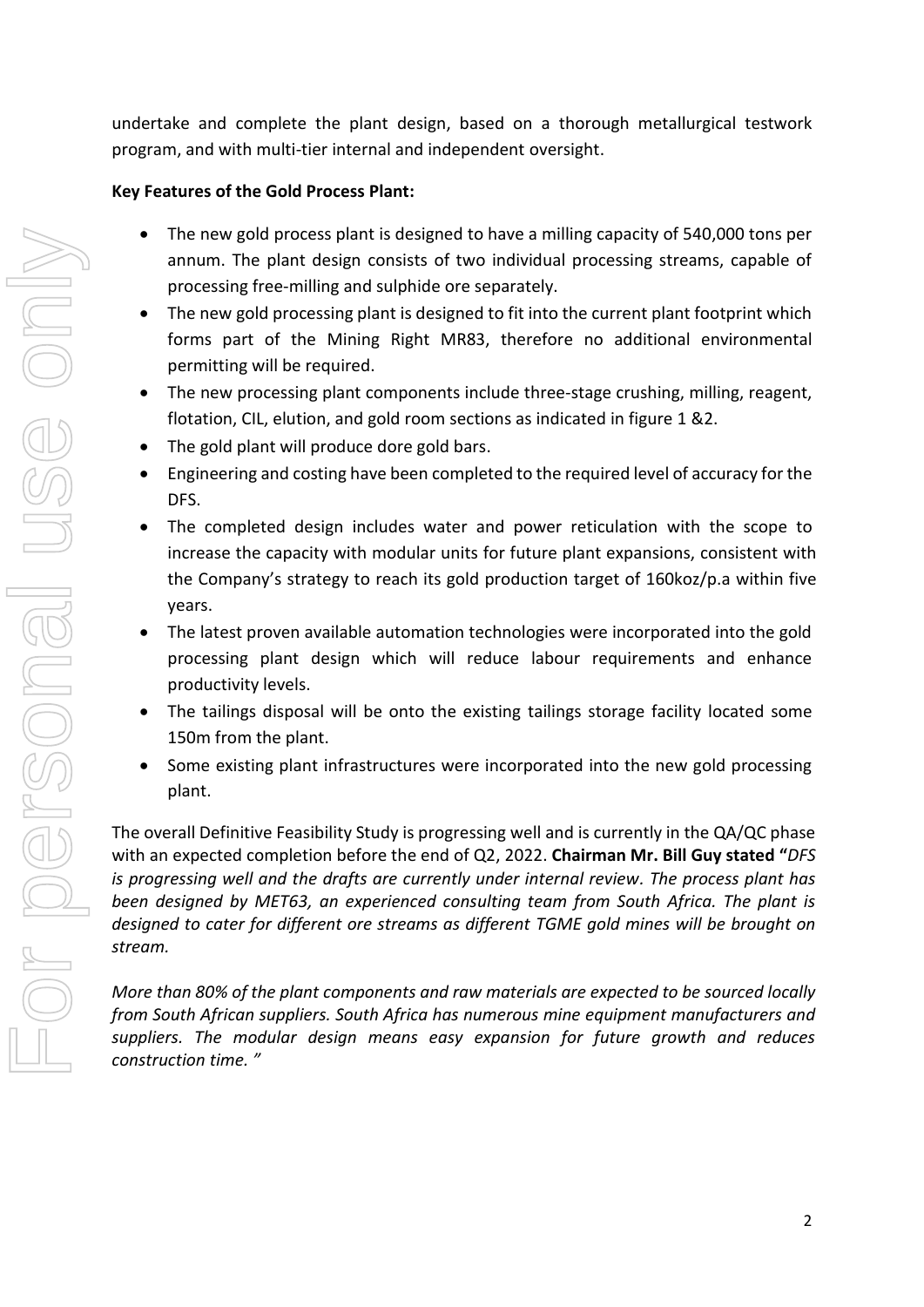

#### *Figure 2: New TGME Plant Layout*



*Figure 3: Existing Plant Drone View (post demolition of old sections)*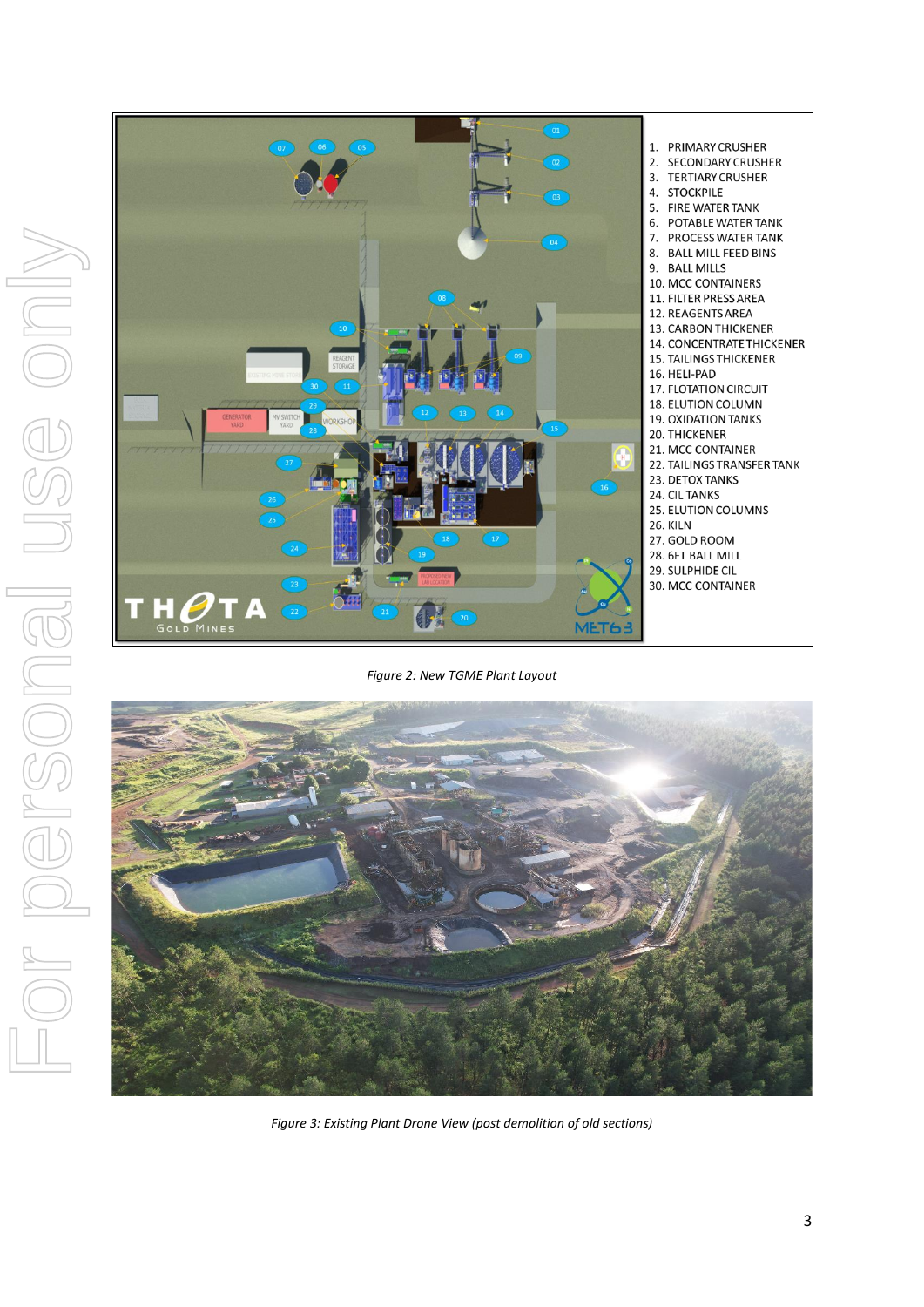Furthermore, the Company's CEO Mr Mitford Mundell is no longer employed with the Company. Site operations, the permitting process and DFS workings continues.

# **[ENDS]**

This announcement was approved for release by Theta Gold Mines Limited's Board.

For more information, please visit [www.thetagoldmines.com](http://www.stonewallresources.com/) or contact: Bill Guy, Chairman Theta Gold Mines Limited T:  $+61280467584$  E: [billg@thetagoldmines.com](mailto:billg@thetagoldmines.com)

### **Investor Relations**

Australia: Ben Jarvis, Six Degrees Investor Relations: +61 (0) 413 150 448

**Webpage:** [www.thetagoldmines.com](http://www.thetagoldmines.com/) 

- <https://twitter.com/ThetaGoldMines>
- <https://www.linkedin.com/company/thetagoldmines/> in

### **ABOUT THETA GOLD MINES LIMITED**

Theta Gold Mines Limited (ASX: TGM | OTCQB: TGMGF) is a gold development company that holds a range of prospective gold assets in a world-renowned South African gold mining region. These assets include several surface and near-surface high-grade gold projects which provide cost advantages relative to other gold producers in the region.

Theta Gold's core project is located next to the historical gold mining town of Pilgrim's Rest, in Mpumalanga Province, some 370km northeast of Johannesburg by road or 95km north of Nelspruit (Capital City of Mpumalanga Province). Following small scale production from 2011 – 2015, the Company is currently focussing on the construction of a new gold processing plant within its approved footprint at the TGME plant, and for the processing of the Theta Open Pit oxide gold ore. Nearby surface and underground mines and prospects are expected to be further evaluated in the future.

The Company aims to build a solid production platform to over 160kozpa based primarily around shallow, open-pit or adit-entry shallow underground hard rock mining sources. Theta Gold has access to over 43 historical mines and prospect areas that can be accessed and explored, with over 6.7Moz of historical production recorded.

Theta Gold holds 100% issued capital of its South African subsidiary, Theta Gold SA (Pty) Ltd ("TGSA"). TGSA holds a 74% shareholding in both Transvaal Gold Mining Estates Limited ("TGME") and Sabie Mines (Pty) Ltd ("Sabie Mines"). The balance of shareholding is held by Black Economic Empowerment ("BEE") entities. The South African Mining Charter requires a minimum of 26% meaningful economic participation by the historically disadvantaged South Africans ("HDSAs"). The BEE shareholding in TGME and Sabie Mines is comprised of a